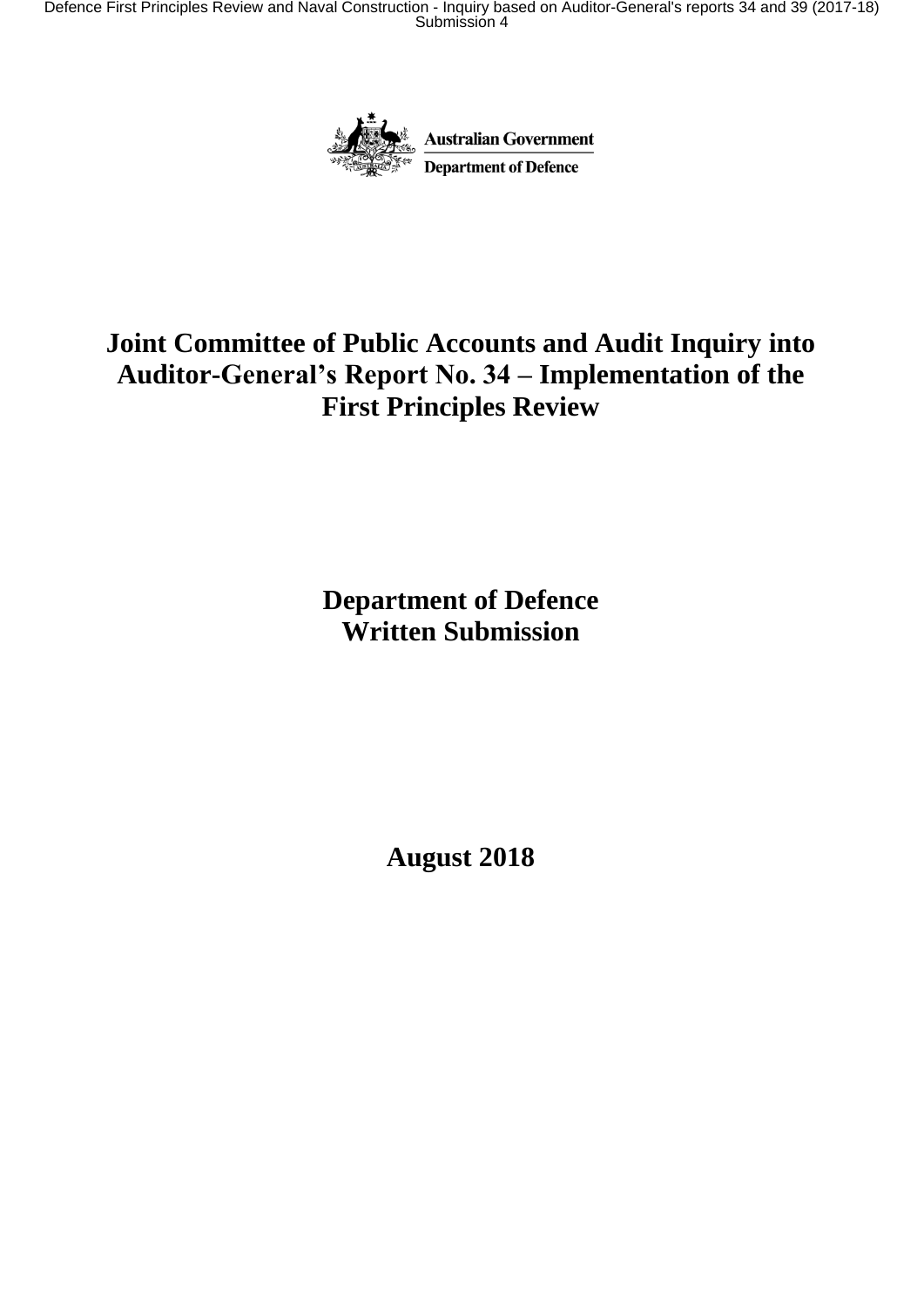#### **Executive Summary**

The First Principles Review (the Review) of Defence was commissioned by the Minister for Defence in August 2014, following the Government's 2013 election commitment.

The Review provided an end-to-end review and analysis that considered structures, systems and processes as a whole. The Review proposed substantial changes across Defence and the way in which the organisation operated. The Review outlined the redesign of Defence to create a more unified and integrated organisation, more consistently linked to its strategy and led by its centre.

The new model – entitled One Defence – envisaged that Defence would become a united end-to-end organisation, rather than a federation of separate entities.

The Government agreed or agreed-in-principle to 75 of the 76 recommendations of the Review. The Review outlined a two-year implementation plan from 2015 – 2017.

In April 2018, the Australian National Audit Office published Audit Report No. 34, Defence's implementation of the First Principles Review. The audit made one recommendation, *"That Defence ensures that its evaluation encompasses all of the recommendations of the First Principles Review and seeks to assess whether the intended outcomes of the Review have been achieved."*

The Department of Defence agreed to the recommendation and noted the findings of the Report.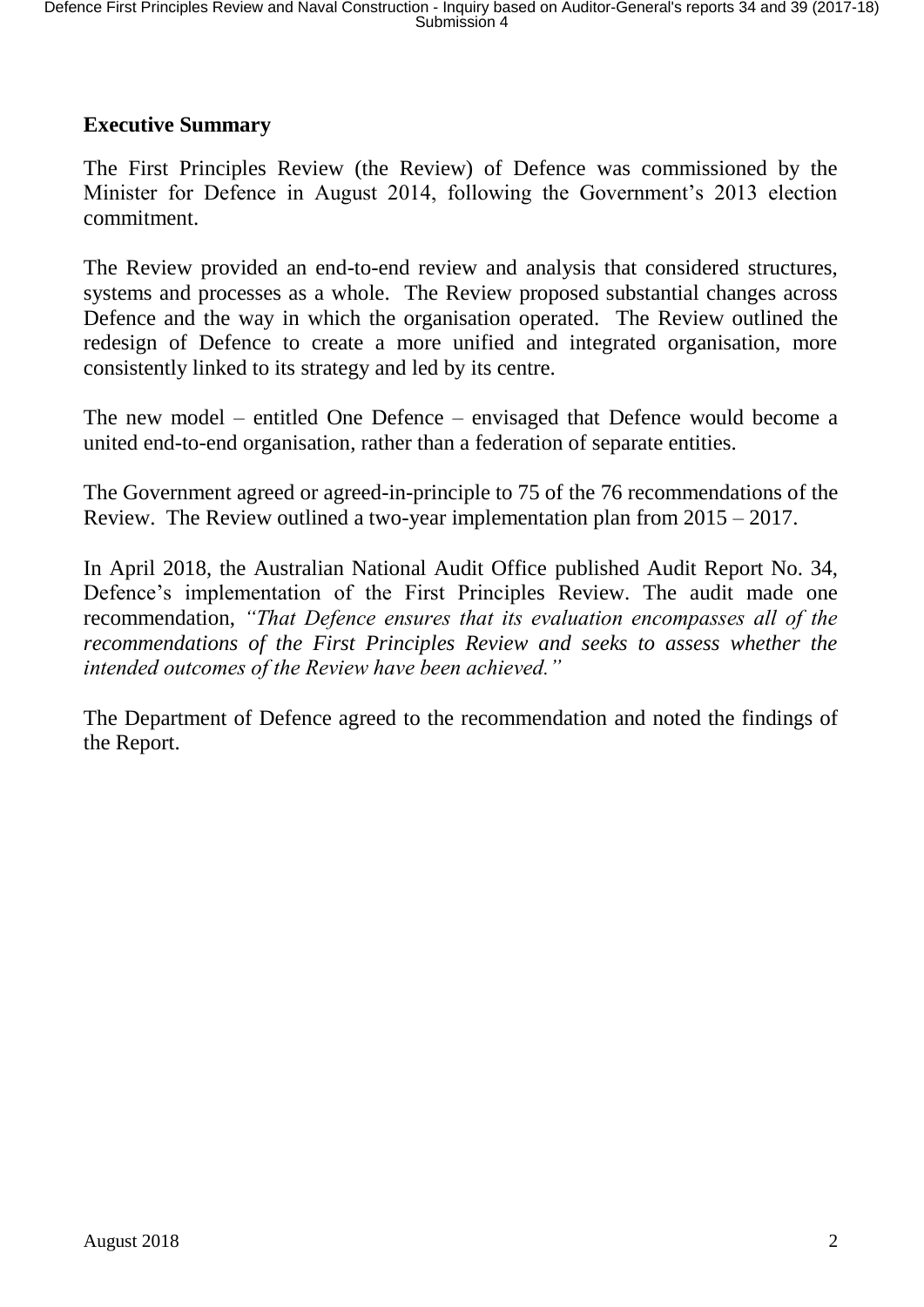## **Introduction**

The First Principles Review (the Review) of Defence was commissioned by the Minister for Defence in August 2014, to deliver on the Government's 2013 election commitment. The Government announced the findings of the Review in April 2015, agreeing to 75 of the 76 recommendations. The First Principles Review produced a roadmap for Defence reform over a five year period, 2015 – 2020.

The Review focussed on ensuring that Defence is fit for purpose, and is able to respond to future challenges and deliver against its outputs with the minimum resources necessary. The Review found a proliferation of structures, processes and systems with unclear accountabilities, which in turn caused institutional waste, delayed decisions, flawed execution, duplication, over-escalation of issues for decision and low engagement levels amongst employees in parts of the organisation.

#### **Background**

Defence established strong governance arrangements for the implementation of the First Principles Review, commensurate with the importance and scope of the activity. In particular, the Secretary and the Chief of the Defence Force invested a substantial amount of time and effort to lead the implementation process.

Defence set up formal, high level governance arrangements to manage implementation. This included establishing an Implementation Committee of senior Defence staff and an external Oversight Board.

The Minister appointed the Oversight Board in May 2015. The Board comprised the same membership as the Review panel plus Ms Erica Smyth, Deputy Chair of the Australian Nuclear Science and Technology Organisation. Mr David Peever, chair of the Oversight Board, resigned from the Board at the conclusion of the two-year initial implementation period in 2017. Ms Smyth was then appointed chair. The current members of the Board are Mr Lindsay Tanner, Professor Peter Leahy, Ms Melinda O'Leary, and Ms Linda Addison.

The primary function of the Oversight Board is to provide assurance to the Minister for Defence, and consider overall implementation with a focus on long-term sustainable outcomes, consistent with the intent of the Review. The Board also provides external scrutiny and advice to the Government on the implementation and sustainment of the Review.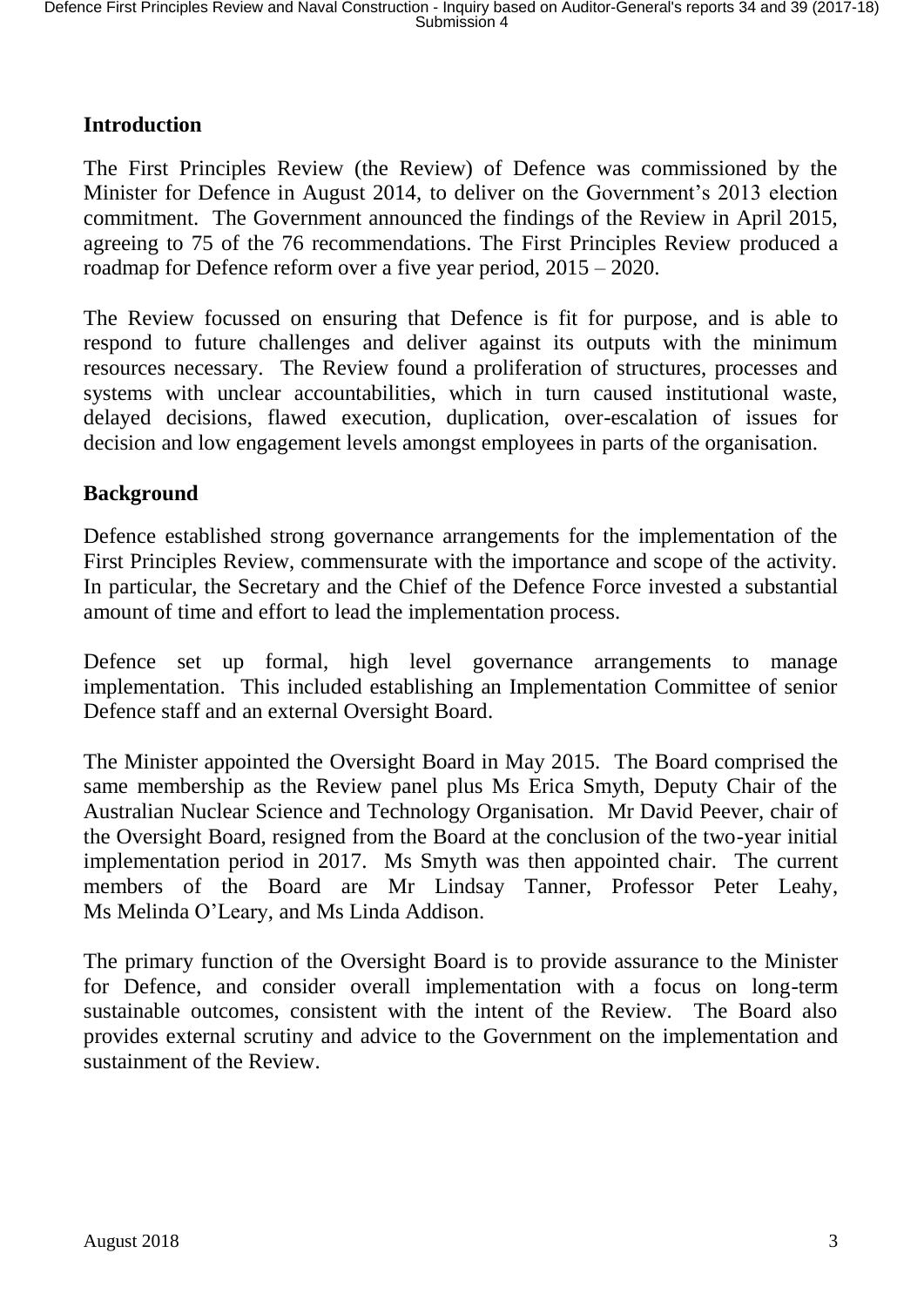Defence established a series of work streams to manage delivery of reforms against major thematic areas: strong strategic centre; capability life cycle (the way Defence acquires, sustains and disposes of major military equipment); workforce; behaviours (focussing on the way people do their job as well as the tasks that they achieve); and, enabling services (including enterprise information management, delivery of corporate services and estate – Defence's large holdings of land and associated infrastructure).

Alongside the work streams, a First Principles Review Implementation Office was also established to develop, plan and deliver reforms within the work streams.

## **ANAO report**

The Australian National Audit Office conducted a performance audit into Defence's Implementation of the First Principles Review. Defence noted the Report's findings and agreed with its single recommendation that:

*Defence ensures that its evaluation encompasses all of the recommendations of the First Principles Review and seeks to assess whether the intended outcomes of the Review have been achieved.*

Although Defence has implemented a substantial number of the most important recommendations of the Review relating to building a strong strategic centre to strengthen accountability and top-level decision-making within Defence, and reforming the capability development process, the Report suggested that Defence was unable to clearly measure any efficiencies generated through the Review and its implementation.

#### **Defence's response**

Defence has developed a Management Action Plan to address the recommendations made in the ANAO report, to evaluate the recommendations of the Review through the development of an evaluation framework. The framework will monitor, measure and report on the embedding of First Principles Review reforms and the resulting benefits to Defence. The evaluation framework includes evaluation criteria, metrics and targets to assess that the intent of the Review has been achieved.

Defence acknowledges that further work is required to quantify the efficiencies made following the implementation phase, which is being addressed through the abovementioned evaluation framework. As well as the framework, Defence will be embarking on a First Principles Review Internal Audit Program during 2018-19 and 2019-20 that sets out to measure the efficiencies made across the work streams.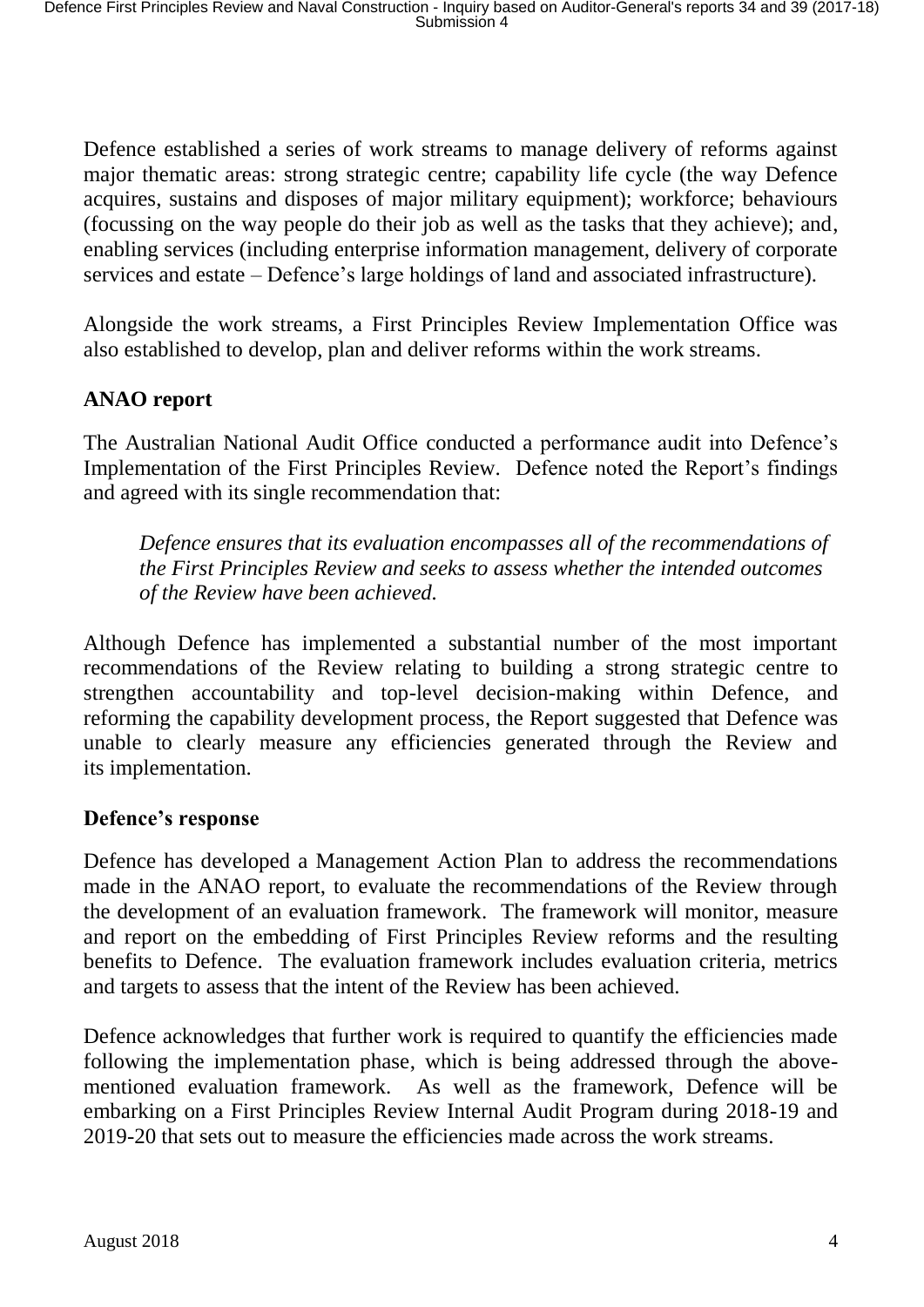The Report highlighted Defence's reliance on consultants and contractors in implementing the Review. Consultants and contractors have been used to implement key reforms, particularly in Capability Acquisition and Sustainment Group and whilst external advice has been critical in developing and implementing new processes, Defence recognised the risk of over-reliance on external providers. Defence has addressed the risk by ensuring a transfer of knowledge, skills, capabilities and responsibilities to ongoing Defence staff through the delivery of a tailored package of training and mentoring to rapidly transition the skills and knowledge to Defence-led management, ensuring the integrity of the Capability Life Cycle and other First Principle Review reforms are maintained into the future.

#### **Successes to date**

Defence has made significant progress implementing the Review with 71 of the 75 recommendations that were agreed or agreed-in-principle by the Government now completed.

In completing these recommendations, Defence has made significant changes to the way it operates and performs. Some of the Review successes to date include: Defence's reduction in the size of its submissions to Government; obtaining Government agreement to tailor project approval pathways based on risk rather than financial value; making it easier for industry to work with Government by streamlining commercial policies and practices; and improving the quality of advice and decision-making by reducing the number of senior committees.

Another success has been the introduction of the contestability function to develop coherent and intellectually robust Defence advice to Government to support informed investment decisions, and to provide critical but constructive decision support across the Capability Life Cycle.

The Capability Life Cycle has successfully embedded the end-to-end process for capability development and delivery of capital projects. Overall, the implementation of the Capability Life Cycle is enabling Defence to deliver on the estimated \$200 billion recapitalisation outlined in the 2016 Defence White Paper.

## **Way Forward**

Although the two-year implementation phase came to an end on 30 June 2017, the Minister for Defence agreed to extend the First Principles Review Oversight Board until 30 June 2019. This demonstrates the priority placed on continuous reform in creating the One Defence ethos and added incentive for Defence to remain focussed on the implementation schedule.